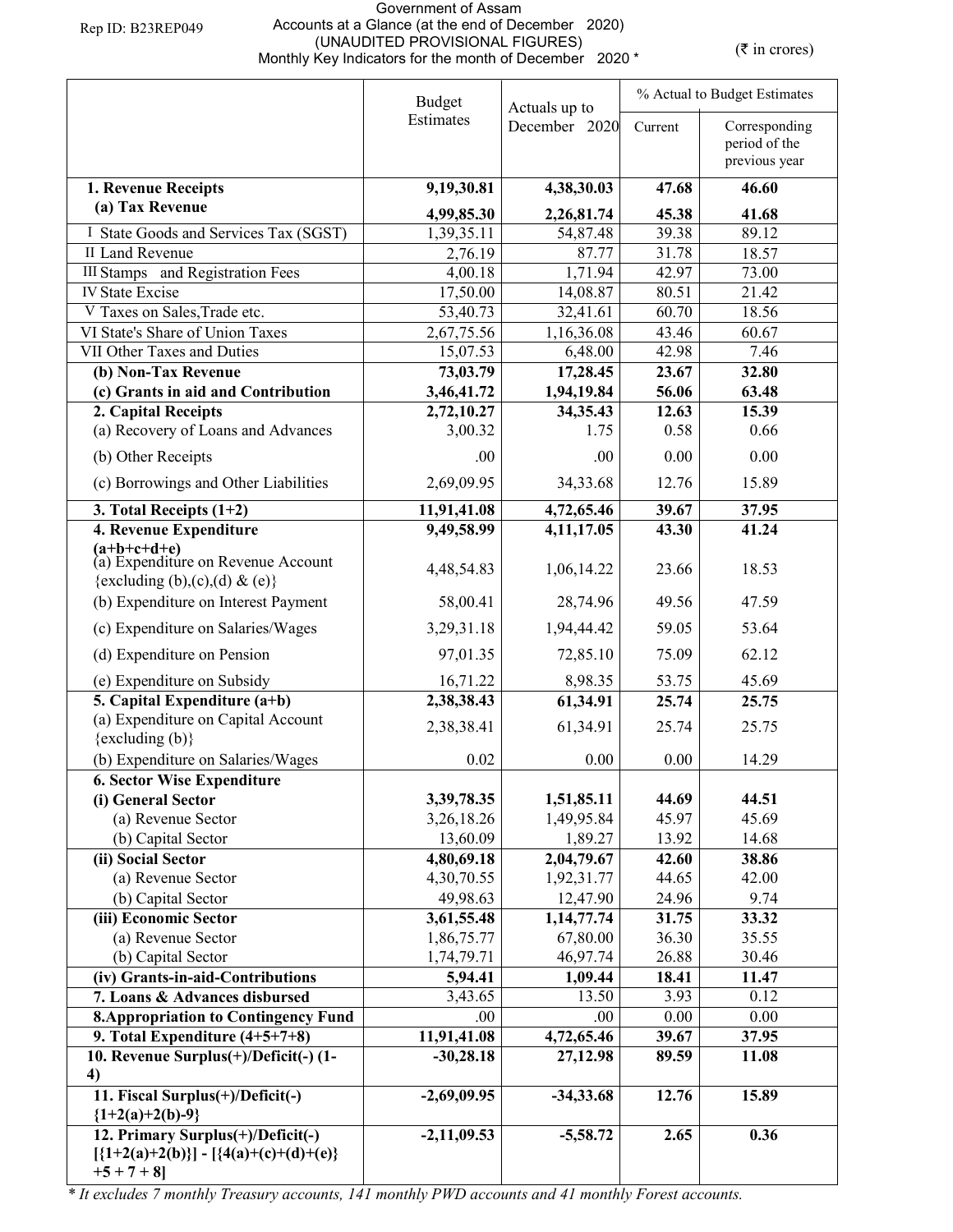| <b>Monthly Trend</b><br><b>REVENUE RECEIPTS</b> |                |             |                                  |                 |
|-------------------------------------------------|----------------|-------------|----------------------------------|-----------------|
| (Refer to item                                  | 1(a)           |             | of Monthly Accounts at a Glance) |                 |
|                                                 |                |             |                                  | $($ ₹ in crore) |
|                                                 |                | 2020-2021   |                                  | 2019-2020       |
| Mont                                            | <b>Monthly</b> | Progressive | <b>Monthly</b>                   | Progressive     |
| APRIL                                           | 15,13.19       | 15,13.19    | 30,85.62                         | 30,85.62        |
| <b>MAY</b>                                      | 25,84.15       | 40,97.34    | 29,77.98                         | 60,63.60        |
| <b>JUNE</b>                                     | 24,39.17       | 65,36.52    | 21,45.42                         | 82,09.01        |
| <b>JULY</b>                                     | 25,03.02       | 90,39.53    | 18,87.90                         | 1,00,96.92      |
| <b>AUGUST</b>                                   | 24,71.75       | 1,15,11.28  | 26,18.18                         | 1,27,15.10      |
| <b>SEPTEMBER</b>                                | 27,48.39       | 1,42,59.68  | 22,56.73                         | 1,49,71.83      |
| <b>OCTOBER</b>                                  | 28,51.99       | 1,71,11.66  | 22,13.54                         | 1,71,85.38      |
| <b>NOVEMBER</b>                                 | 27,19.18       | 1,98,30.84  | 23,81.79                         | 1,95,67.16      |
| <b>DECEMBER</b>                                 | 28,50.90       | 2,26,81.74  | 22,57.67                         | 2,18,24.83      |
| <b>JANUARY</b>                                  | 0.00           | 0.00        | 22,67.05                         | 2,40,91.88      |
| <b>FEBRUARY</b>                                 | 0.00           | 0.00        | 28,53.60                         | 2,69,45.48      |
| MARCH (Pre)                                     | 0.00           | 0.00        | 1,11,60.40                       | 3,81,05.89      |
| MARCH (Sup)                                     | 0.00           | 0.00        | 1,44.25                          | 3,82,50.13      |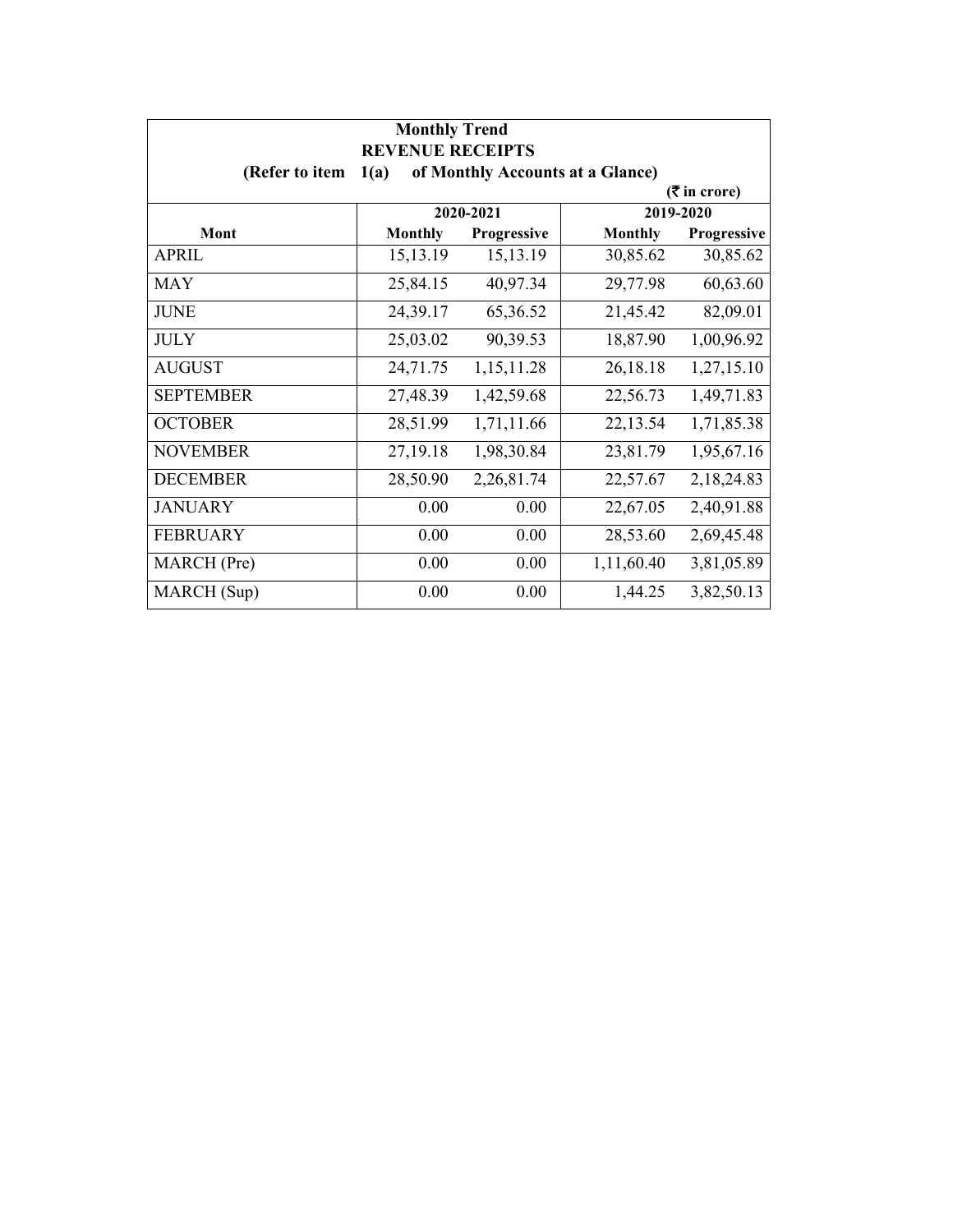| <b>Monthly Trend</b><br><b>REVENUE RECEIPTS</b> |                 |             |                                  |             |  |  |
|-------------------------------------------------|-----------------|-------------|----------------------------------|-------------|--|--|
| (Refer to item                                  | 1(b)            |             | of Monthly Accounts at a Glance) |             |  |  |
|                                                 | $($ ₹ in crore) |             |                                  |             |  |  |
|                                                 |                 | 2020-2021   |                                  | 2019-2020   |  |  |
| Mont                                            | <b>Monthly</b>  | Progressive | <b>Monthly</b>                   | Progressive |  |  |
| APRIL                                           | 16.13           | 16.13       | 65.08                            | 65.08       |  |  |
| <b>MAY</b>                                      | 2,42.67         | 2,58.80     | 10,62.98                         | 11,28.06    |  |  |
| <b>JUNE</b>                                     | 3,27.39         | 5,86.19     | 8,28.23                          | 19,56.29    |  |  |
| <b>JULY</b>                                     | 2,63.70         | 8,49.90     | 78.98                            | 20,35.27    |  |  |
| <b>AUGUST</b>                                   | 81.15           | 9,31.05     | 2,24.13                          | 22,59.40    |  |  |
| <b>SEPTEMBER</b>                                | 1,89.54         | 11,20.59    | 1,02.67                          | 23,62.07    |  |  |
| <b>OCTOBER</b>                                  | 2,14.65         | 13,35.24    | 85.93                            | 24,48.00    |  |  |
| <b>NOVEMBER</b>                                 | 2,63.31         | 15,98.56    | 2,22.71                          | 26,70.71    |  |  |
| <b>DECEMBER</b>                                 | 1,29.89         | 17,28.45    | 1,27.84                          | 27,98.55    |  |  |
| <b>JANUARY</b>                                  | 0.00            | 0.00        | 83.25                            | 28,81.79    |  |  |
| <b>FEBRUARY</b>                                 | 0.00            | 0.00        | 5,82.40                          | 34,64.19    |  |  |
| MARCH (Pre)                                     | 0.00            | 0.00        | 21,75.96                         | 56,40.15    |  |  |
| MARCH (Sup)                                     | 0.00            | 0.00        | $-1,00.81$                       | 55,39.35    |  |  |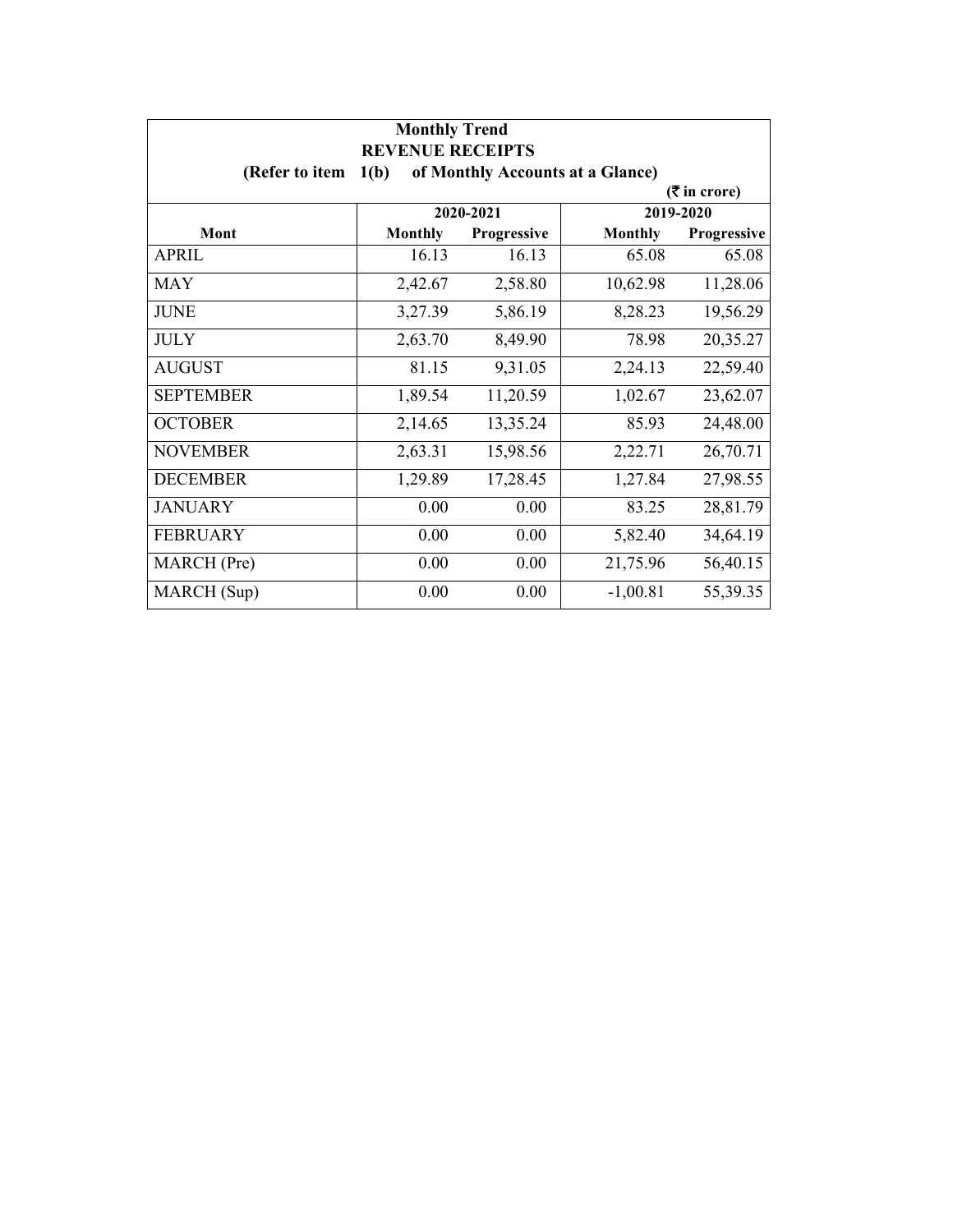| <b>Monthly Trend</b><br><b>REVENUE RECEIPTS</b> |                |             |                                  |                 |
|-------------------------------------------------|----------------|-------------|----------------------------------|-----------------|
| (Refer to item                                  | 1(c)           |             | of Monthly Accounts at a Glance) |                 |
|                                                 |                |             |                                  | $($ ₹ in crore) |
|                                                 |                | 2020-2021   |                                  | 2019-2020       |
| Mont                                            | <b>Monthly</b> | Progressive | <b>Monthly</b>                   | Progressive     |
| <b>APRIL</b>                                    | 23,68.84       | 23,68.84    | 15,39.60                         | 15,39.60        |
| <b>MAY</b>                                      | 20,06.40       | 43,75.25    | 6,98.15                          | 22,37.74        |
| <b>JUNE</b>                                     | 25,07.48       | 68,82.73    | 11,14.88                         | 33,52.62        |
| <b>JULY</b>                                     | 24,41.80       | 93,24.53    | 10,70.71                         | 44,23.34        |
| <b>AUGUST</b>                                   | 11,65.44       | 1,04,89.97  | 10,78.33                         | 55,01.67        |
| <b>SEPTEMBER</b>                                | 14,54.97       | 1,19,44.94  | 29,26.66                         | 84,28.33        |
| <b>OCTOBER</b>                                  | 16,07.11       | 1,35,52.05  | 14,87.18                         | 99,15.51        |
| <b>NOVEMBER</b>                                 | 17,66.48       | 1,53,18.53  | 21,25.41                         | 1,20,40.92      |
| <b>DECEMBER</b>                                 | 41,01.31       | 1,94,19.84  | 20,81.21                         | 1,41,22.13      |
| <b>JANUARY</b>                                  | 0.00           | 0.00        | 12,81.01                         | 1,54,03.14      |
| <b>FEBRUARY</b>                                 | 0.00           | 0.00        | 19,01.10                         | 1,73,04.25      |
| MARCH (Pre)                                     | 0.00           | 0.00        | 34,10.67                         | 2,07,14.92      |
| MARCH (Sup)                                     | 0.00           | 0.00        | $-9.31$                          | 2,07,05.61      |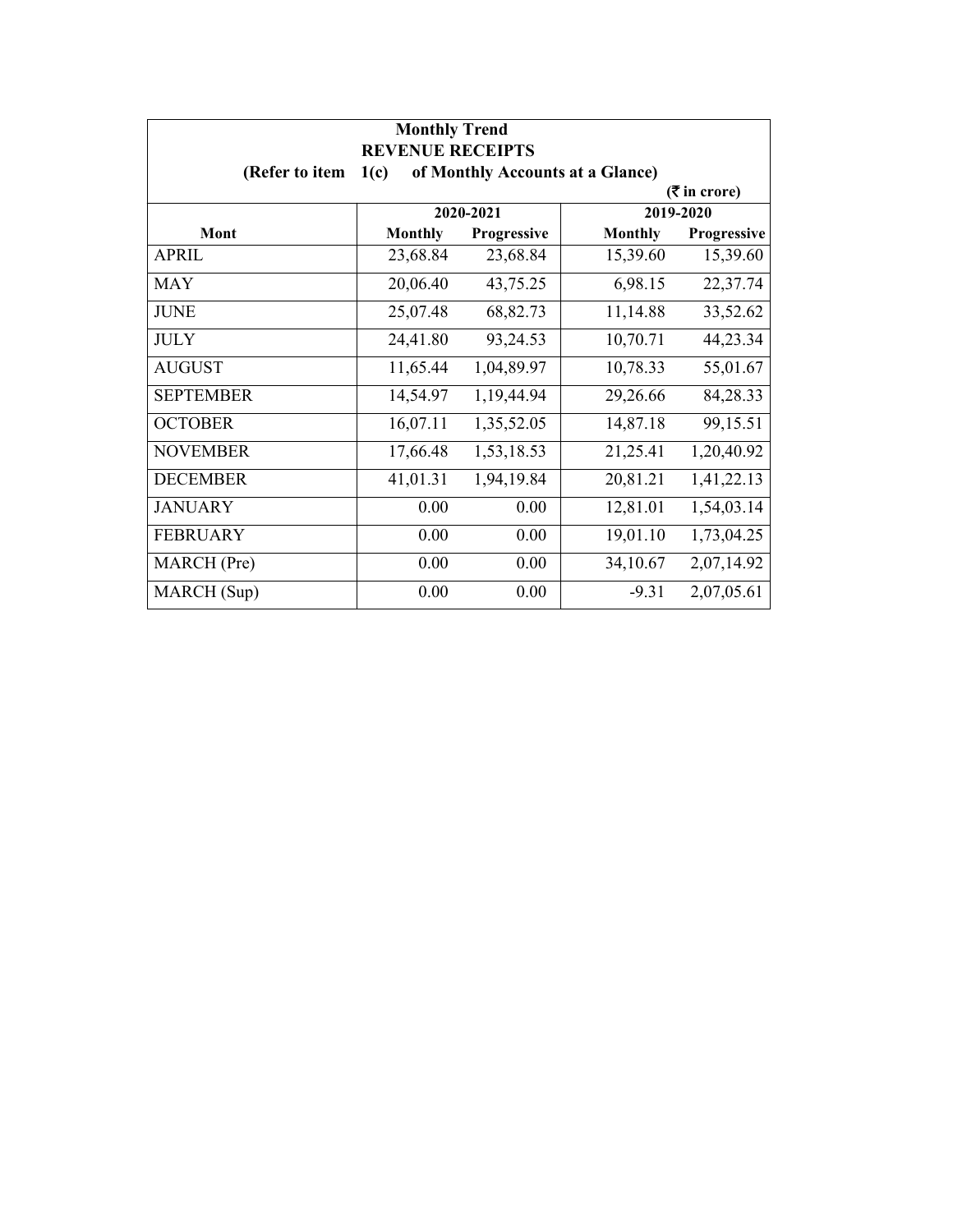| <b>Monthly Trend</b><br><b>CAPITAL RECEIPTS</b> |                 |                    |                                  |             |  |  |
|-------------------------------------------------|-----------------|--------------------|----------------------------------|-------------|--|--|
| (Refer to item                                  | 2(a)            |                    | of Monthly Accounts at a Glance) |             |  |  |
|                                                 | $($ ₹ in crore) |                    |                                  |             |  |  |
|                                                 |                 | 2020-2021          |                                  | 2019-2020   |  |  |
| Mont                                            | <b>Monthly</b>  | <b>Progressive</b> | <b>Monthly</b>                   | Progressive |  |  |
| APRIL                                           | 0.20            | 0.20               | 0.21                             | 0.21        |  |  |
| <b>MAY</b>                                      | 0.20            | 0.40               | 5.20                             | 5.41        |  |  |
| <b>JUNE</b>                                     | $-0.01$         | 0.39               | 0.20                             | 5.61        |  |  |
| <b>JULY</b>                                     | 0.22            | 0.61               | 0.20                             | 5.81        |  |  |
| <b>AUGUST</b>                                   | 0.20            | 0.81               | 0.30                             | 6.11        |  |  |
| <b>SEPTEMBER</b>                                | 0.21            | 1.02               | 0.51                             | 6.62        |  |  |
| <b>OCTOBER</b>                                  | 0.30            | 1.32               | 0.04                             | 6.67        |  |  |
| <b>NOVEMBER</b>                                 | 0.21            | 1.53               | 0.22                             | 6.89        |  |  |
| <b>DECEMBER</b>                                 | 0.22            | 1.75               | 0.04                             | 6.93        |  |  |
| <b>JANUARY</b>                                  | 0.00            | 0.00               | 0.51                             | 7.44        |  |  |
| <b>FEBRUARY</b>                                 | 0.00            | 0.00               | 0.28                             | 7.72        |  |  |
| MARCH (Pre)                                     | 0.00            | 0.00               | 0.26                             | 7.97        |  |  |
| MARCH (Sup)                                     | 0.00            | 0.00               | 0.00                             | 7.98        |  |  |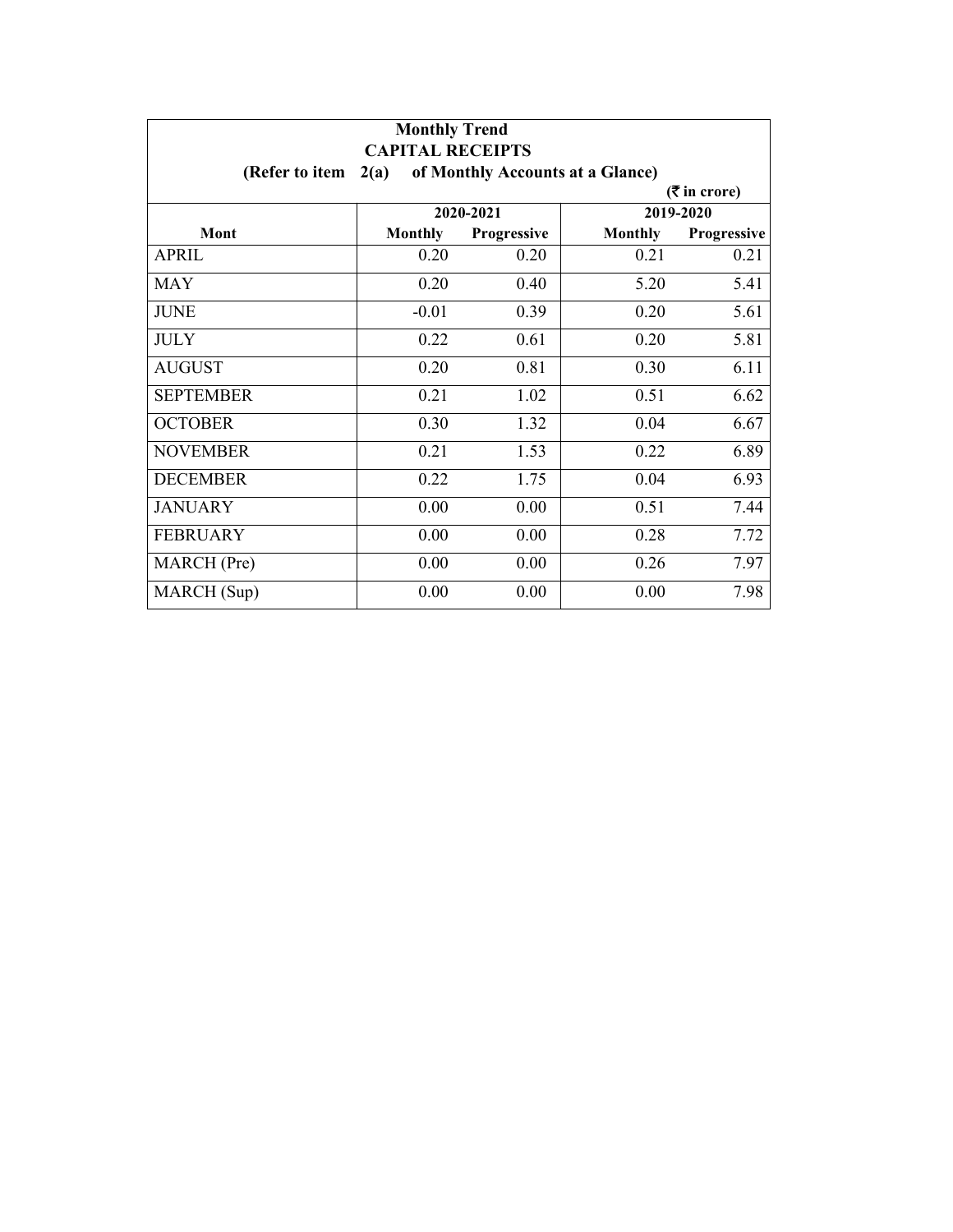| <b>Monthly Trend</b><br><b>CAPITAL RECEIPTS</b> |                |                    |                                  |             |  |  |
|-------------------------------------------------|----------------|--------------------|----------------------------------|-------------|--|--|
| (Refer to item                                  | 2(b)           |                    | of Monthly Accounts at a Glance) |             |  |  |
|                                                 | $(5$ in crore) |                    |                                  |             |  |  |
|                                                 |                | 2020-2021          |                                  | 2019-2020   |  |  |
| Mont                                            | <b>Monthly</b> | <b>Progressive</b> | <b>Monthly</b>                   | Progressive |  |  |
| APRIL                                           | 0.00           | 0.00               | 0.00                             | 0.00        |  |  |
| <b>MAY</b>                                      | 0.00           | 0.00               | 0.00                             | 0.00        |  |  |
| <b>JUNE</b>                                     | 0.00           | 0.00               | 0.00                             | 0.00        |  |  |
| <b>JULY</b>                                     | 0.00           | 0.00               | 0.00                             | 0.00        |  |  |
| <b>AUGUST</b>                                   | 0.00           | 0.00               | 0.00                             | 0.00        |  |  |
| <b>SEPTEMBER</b>                                | 0.00           | 0.00               | 0.00                             | 0.00        |  |  |
| <b>OCTOBER</b>                                  | 0.00           | 0.00               | 0.00                             | 0.00        |  |  |
| <b>NOVEMBER</b>                                 | 0.00           | 0.00               | 0.00                             | 0.00        |  |  |
| <b>DECEMBER</b>                                 | 0.00           | 0.00               | 0.00                             | 0.00        |  |  |
| <b>JANUARY</b>                                  | 0.00           | 0.00               | 0.00                             | 0.00        |  |  |
| <b>FEBRUARY</b>                                 | 0.00           | 0.00               | 0.00                             | 0.00        |  |  |
| MARCH (Pre)                                     | 0.00           | 0.00               | 0.00                             | 0.00        |  |  |
| MARCH (Sup)                                     | 0.00           | 0.00               | 0.00                             | 0.00        |  |  |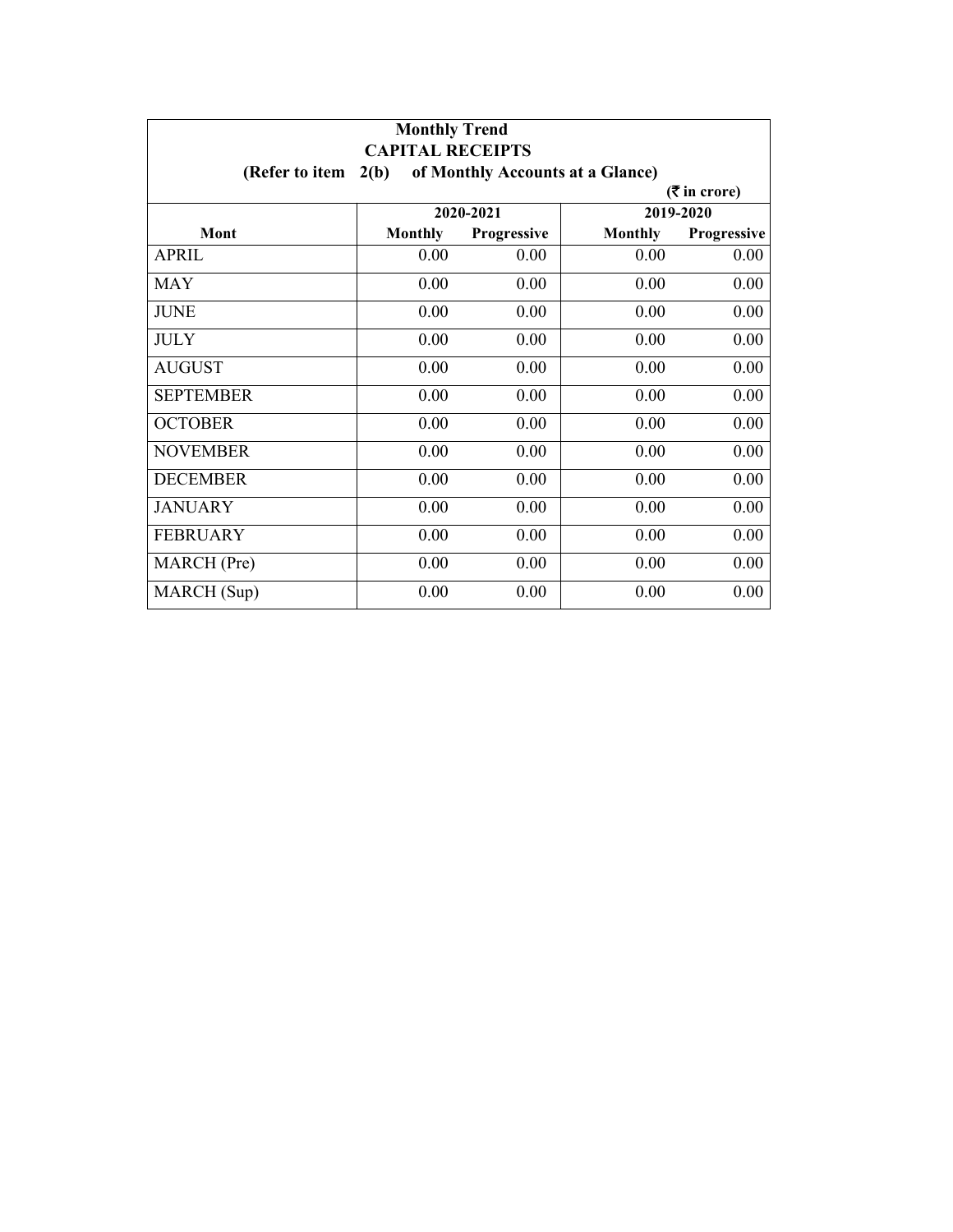| <b>Monthly Trend</b><br><b>CAPITAL RECEIPTS</b> |                |             |                                  |                 |
|-------------------------------------------------|----------------|-------------|----------------------------------|-----------------|
| (Refer to item                                  | 2(c)           |             | of Monthly Accounts at a Glance) |                 |
|                                                 |                |             |                                  | $($ ₹ in crore) |
|                                                 |                | 2020-2021   |                                  | 2019-2020       |
| Mont                                            | <b>Monthly</b> | Progressive | <b>Monthly</b>                   | Progressive     |
| <b>APRIL</b>                                    | $-9,62.34$     | $-9,62.34$  | $-17,90.87$                      | $-17,90.87$     |
| <b>MAY</b>                                      | $-9,29.93$     | $-18,92.27$ | $-11,82.81$                      | $-29,73.68$     |
| <b>JUNE</b>                                     | $-5,54.47$     | $-24,46.74$ | $-66.93$                         | $-30,40.61$     |
| <b>JULY</b>                                     | $-1,21.78$     | $-25,68.52$ | 23,32.62                         | $-7,07.99$      |
| <b>AUGUST</b>                                   | 13,47.89       | $-12,20.63$ | 21,34.73                         | 14,26.74        |
| <b>SEPTEMBER</b>                                | 6,20.78        | $-5,99.85$  | 21,63.19                         | 35,89.93        |
| <b>OCTOBER</b>                                  | 15,64.36       | 9,64.51     | $-4,57.07$                       | 31,32.86        |
| <b>NOVEMBER</b>                                 | 20,56.89       | 30,21.40    | 7,42.05                          | 38,74.91        |
| <b>DECEMBER</b>                                 | 4,12.28        | 34, 33. 68  | 10,27.35                         | 49,02.26        |
| <b>JANUARY</b>                                  | 0.00           | 0.00        | 32,22.31                         | 99,15.44        |
| <b>FEBRUARY</b>                                 | 0.00           | 0.00        | 2,53.16                          | 1,01,68.60      |
| MARCH (Pre)                                     | 0.00           | 0.00        | 55,32.38                         | 1,57,00.98      |
| MARCH (Sup)                                     | 0.00           | 0.00        | $-8,04.35$                       | 1,48,96.63      |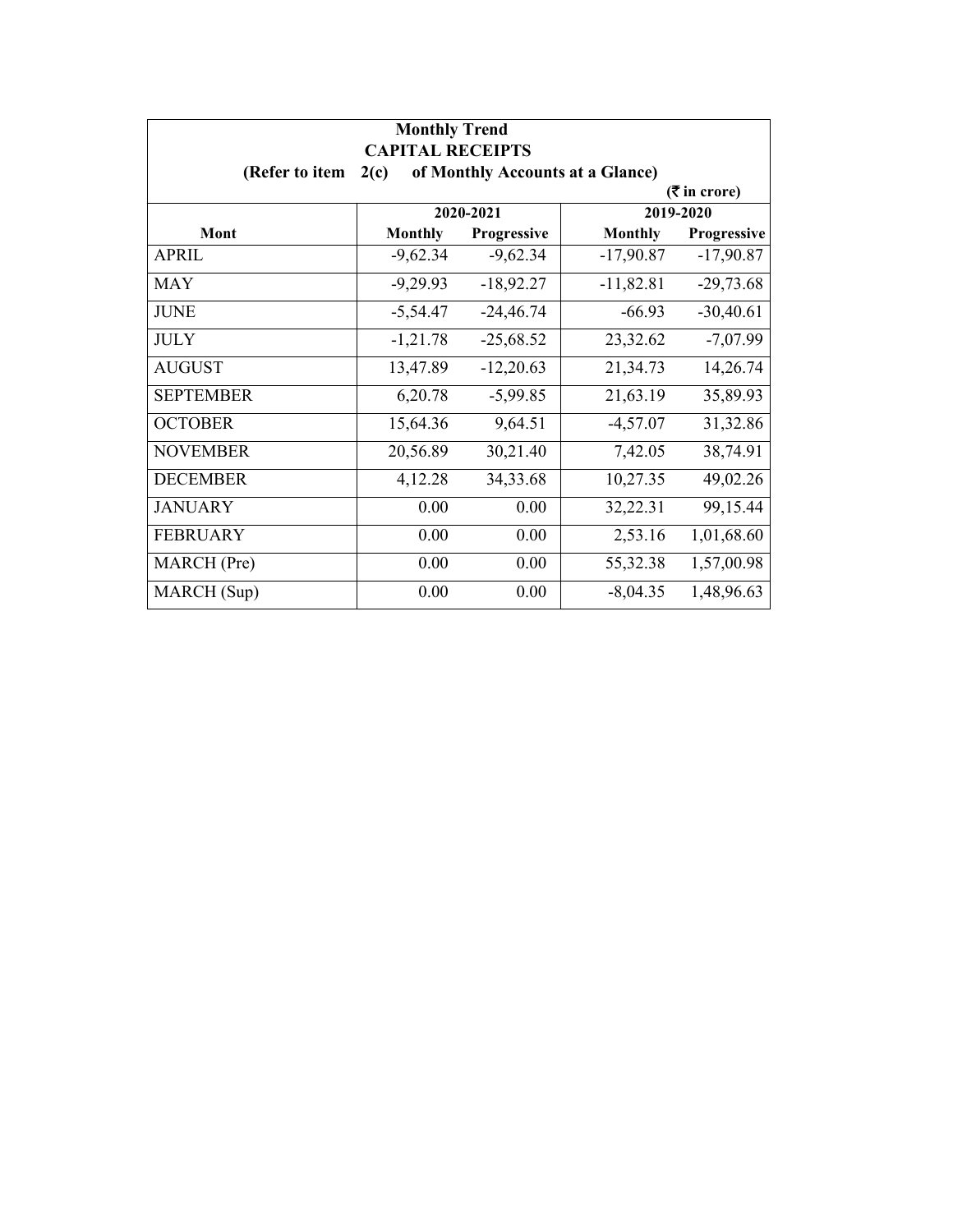| <b>Monthly Trend</b><br><b>REVENUE EXPENDITURE</b> |                |             |                                  |                 |
|----------------------------------------------------|----------------|-------------|----------------------------------|-----------------|
| (Refer to item                                     | 4(a)           |             | of Monthly Accounts at a Glance) |                 |
|                                                    |                |             |                                  | $($ ₹ in crore) |
|                                                    |                | 2020-2021   |                                  | 2019-2020       |
| Mont                                               | <b>Monthly</b> | Progressive | <b>Monthly</b>                   | Progressive     |
| <b>APRIL</b>                                       | 3,20.64        | 3,20.64     | 74.93                            | 74.93           |
| <b>MAY</b>                                         | 3,82.11        | 7,02.75     | 6,53.81                          | 7,28.74         |
| <b>JUNE</b>                                        | 12,89.14       | 19,91.88    | 3,84.79                          | 11,13.52        |
| <b>JULY</b>                                        | 10,96.00       | 30,87.88    | 15,32.62                         | 26,46.15        |
| <b>AUGUST</b>                                      | 9,68.19        | 40,56.07    | 17,01.37                         | 43,47.52        |
| <b>SEPTEMBER</b>                                   | 11,27.81       | 51,83.88    | 16,38.14                         | 59,85.66        |
| <b>OCTOBER</b>                                     | 13,74.03       | 65,57.91    | 12,21.71                         | 72,07.37        |
| <b>NOVEMBER</b>                                    | 17,37.01       | 82,94.92    | 17,08.05                         | 89,15.42        |
| <b>DECEMBER</b>                                    | 23,19.30       | 1,06,14.22  | 8,91.69                          | 98,07.11        |
| <b>JANUARY</b>                                     | 0.00           | 0.00        | 22,88.50                         | 1,20,95.61      |
| <b>FEBRUARY</b>                                    | 0.00           | 0.00        | 20,98.03                         | 1,41,93.64      |
| MARCH (Pre)                                        | 0.00           | 0.00        | 88,77.99                         | 2,30,71.63      |
| MARCH (Sup)                                        | 0.00           | 0.00        | 2,32.71                          | 2,33,04.34      |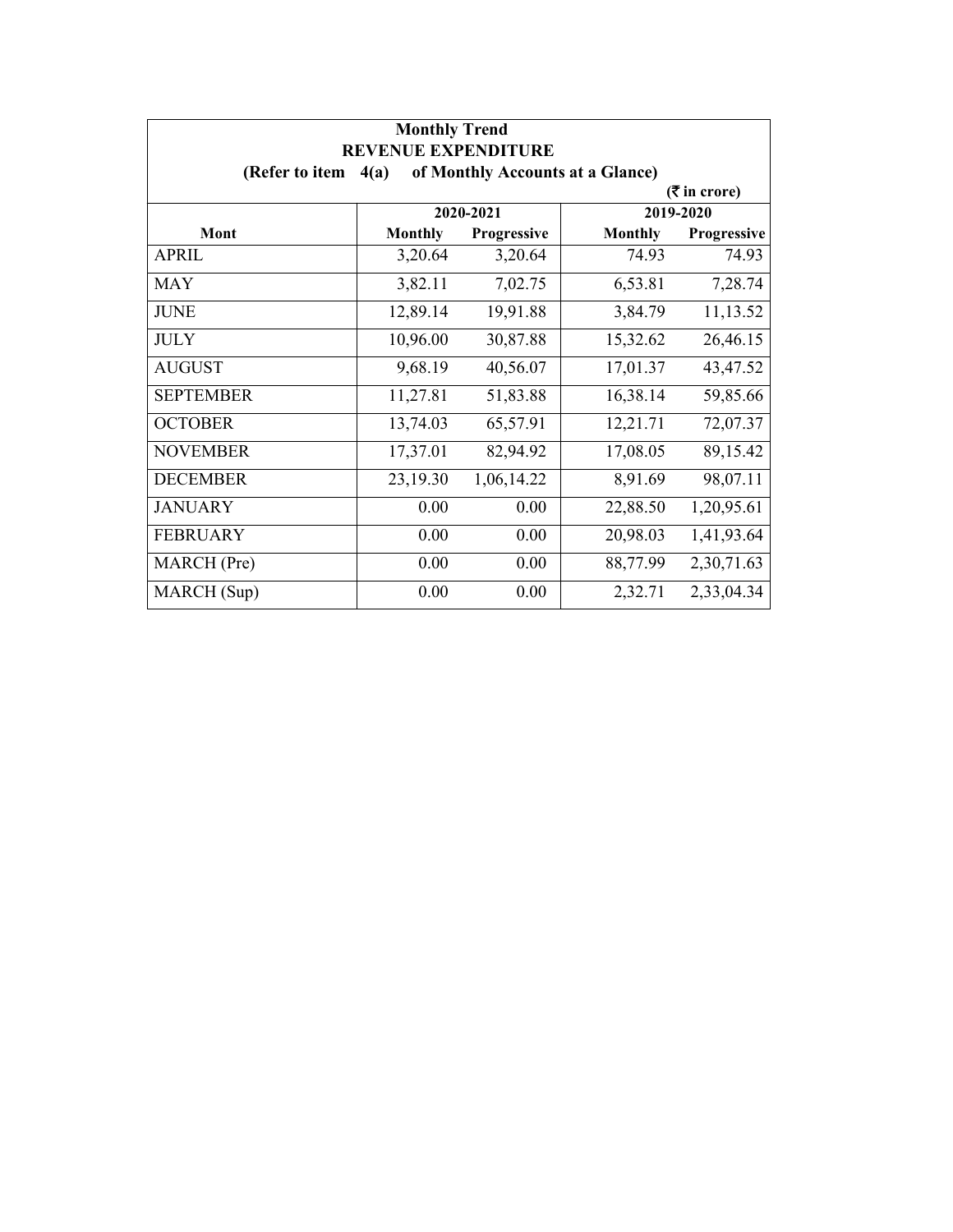| <b>Monthly Trend</b><br><b>REVENUE EXPENDITURE</b> |                |             |                                  |                 |
|----------------------------------------------------|----------------|-------------|----------------------------------|-----------------|
| (Refer to item $4(b)$ )                            |                |             | of Monthly Accounts at a Glance) |                 |
|                                                    |                |             |                                  | $($ ₹ in crore) |
|                                                    |                | 2020-2021   |                                  | 2019-2020       |
| Mont                                               | <b>Monthly</b> | Progressive | <b>Monthly</b>                   | Progressive     |
| <b>APRIL</b>                                       | 2,21.20        | 2,21.20     | 1,89.70                          | 1,89.70         |
| <b>MAY</b>                                         | 2,30.84        | 4,52.05     | 1,61.37                          | 3,51.08         |
| <b>JUNE</b>                                        | 3,47.19        | 7,99.23     | 2,77.42                          | 6,28.50         |
| <b>JULY</b>                                        | 52.34          | 8,51.58     | 2,41.00                          | 8,69.50         |
| <b>AUGUST</b>                                      | 4,64.43        | 13,16.01    | 4,57.94                          | 13,27.44        |
| <b>SEPTEMBER</b>                                   | 4,87.72        | 18,03.72    | 3,66.99                          | 16,94.43        |
| <b>OCTOBER</b>                                     | 2,48.44        | 20,52.16    | 1,95.89                          | 18,90.32        |
| <b>NOVEMBER</b>                                    | 2,27.40        | 22,79.56    | 1,85.42                          | 20,75.74        |
| <b>DECEMBER</b>                                    | 5,95.40        | 28,74.96    | 2,28.22                          | 23,03.96        |
| <b>JANUARY</b>                                     | 0.00           | 0.00        | 2,97.93                          | 26,01.89        |
| <b>FEBRUARY</b>                                    | 0.00           | 0.00        | 24,25.60                         | 50,27.49        |
| MARCH (Pre)                                        | 0.00           | 0.00        | 4,30.99                          | 54,58.48        |
| MARCH (Sup)                                        | 0.00           | 0.00        | $-10,38.93$                      | 44, 19.55       |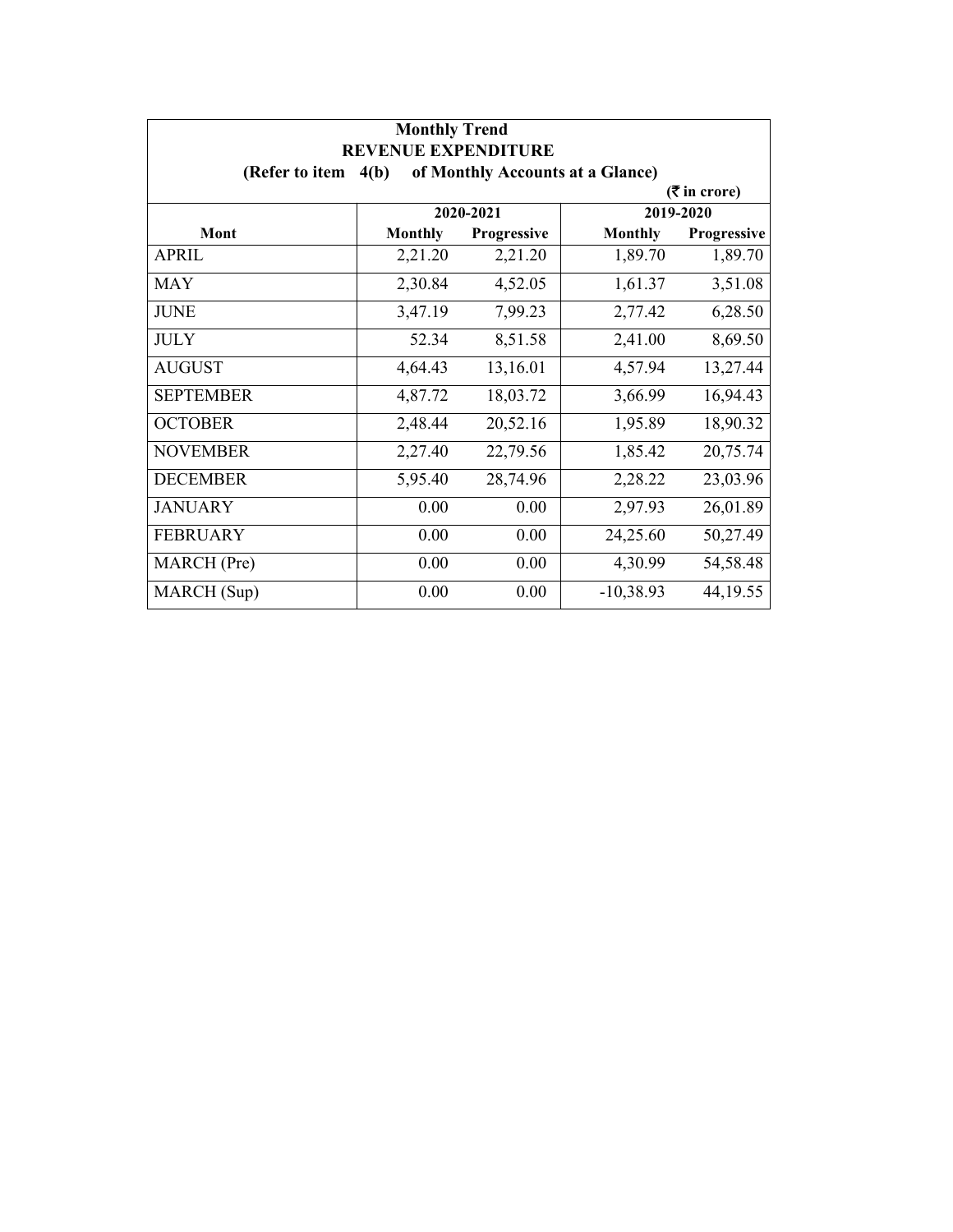| <b>Monthly Trend</b><br><b>REVENUE EXPENDITURE</b> |                 |             |                                  |             |  |  |
|----------------------------------------------------|-----------------|-------------|----------------------------------|-------------|--|--|
| (Refer to item                                     | 4(c)            |             | of Monthly Accounts at a Glance) |             |  |  |
|                                                    | $($ ₹ in crore) |             |                                  |             |  |  |
|                                                    |                 | 2020-2021   |                                  | 2019-2020   |  |  |
| Mont                                               | <b>Monthly</b>  | Progressive | <b>Monthly</b>                   | Progressive |  |  |
| <b>APRIL</b>                                       | 18,91.48        | 18,91.48    | 17,61.47                         | 17,61.47    |  |  |
| <b>MAY</b>                                         | 20,34.01        | 39,25.49    | 18,47.18                         | 36,08.65    |  |  |
| <b>JUNE</b>                                        | 20,89.99        | 60,15.48    | 19,06.75                         | 55,15.41    |  |  |
| <b>JULY</b>                                        | 19,54.11        | 79,69.59    | 22,22.49                         | 77,37.89    |  |  |
| <b>AUGUST</b>                                      | 21,78.09        | 1,01,47.68  | 24,05.10                         | 1,01,42.99  |  |  |
| <b>SEPTEMBER</b>                                   | 21,29.07        | 1,22,76.76  | 29,89.39                         | 1,31,32.38  |  |  |
| <b>OCTOBER</b>                                     | 25,24.01        | 1,48,00.77  | 10,12.97                         | 1,41,45.35  |  |  |
| <b>NOVEMBER</b>                                    | 24,78.85        | 1,72,79.62  | 24,46.99                         | 1,65,92.34  |  |  |
| <b>DECEMBER</b>                                    | 21,64.80        | 1,94,44.42  | 27,36.68                         | 1,93,29.02  |  |  |
| <b>JANUARY</b>                                     | 0.00            | 0.00        | 15,49.94                         | 2,08,78.96  |  |  |
| <b>FEBRUARY</b>                                    | 0.00            | 0.00        | 16,08.35                         | 2,24,87.31  |  |  |
| MARCH (Pre)                                        | 0.00            | 0.00        | 49,42.69                         | 2,74,30.00  |  |  |
| MARCH (Sup)                                        | 0.00            | 0.00        | 7.04                             | 2,74,37.04  |  |  |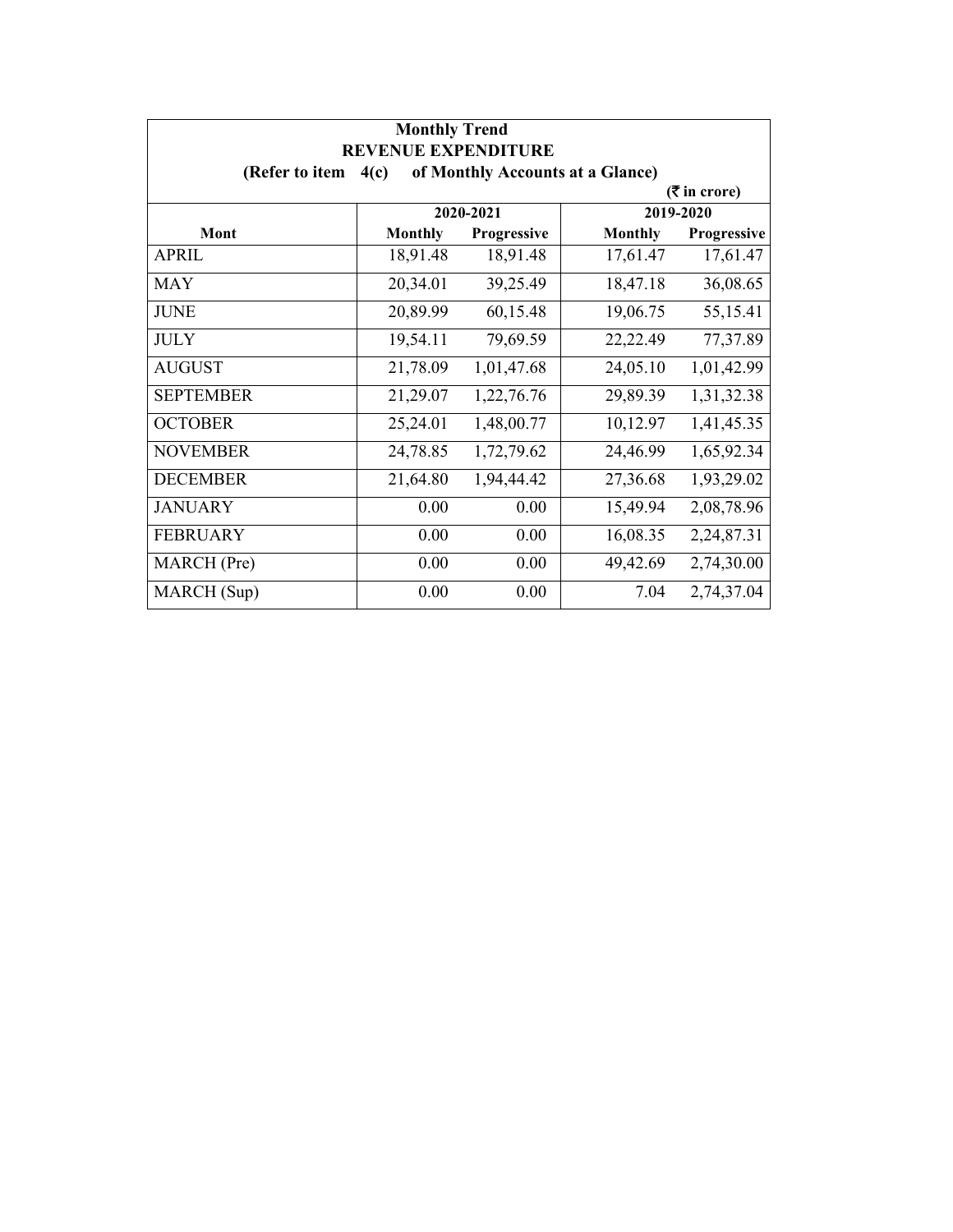| <b>Monthly Trend</b><br><b>REVENUE EXPENDITURE</b> |                                                           |                    |                |                 |  |
|----------------------------------------------------|-----------------------------------------------------------|--------------------|----------------|-----------------|--|
|                                                    | of Monthly Accounts at a Glance)<br>(Refer to item $4(d)$ |                    |                |                 |  |
|                                                    |                                                           |                    |                | $($ ₹ in crore) |  |
|                                                    |                                                           | 2020-2021          |                | 2019-2020       |  |
| Mont                                               | <b>Monthly</b>                                            | <b>Progressive</b> | <b>Monthly</b> | Progressive     |  |
| APRIL                                              | 4,97.12                                                   | 4,97.12            | 8,72.64        | 8,72.64         |  |
| <b>MAY</b>                                         | 8,46.17                                                   | 13,43.29           | 6,56.98        | 15,29.61        |  |
| <b>JUNE</b>                                        | 8,07.48                                                   | 21,50.76           | 5,21.41        | 20,51.02        |  |
| <b>JULY</b>                                        | 7,63.93                                                   | 29,14.69           | 6,90.60        | 27,41.62        |  |
| <b>AUGUST</b>                                      | 8,05.59                                                   | 37,20.28           | 6,46.87        | 33,88.49        |  |
| <b>SEPTEMBER</b>                                   | 7,52.94                                                   | 44,73.22           | 13,65.63       | 47,54.12        |  |
| <b>OCTOBER</b>                                     | 13,31.59                                                  | 58,04.80           | 73.54          | 48,27.66        |  |
| <b>NOVEMBER</b>                                    | 7,82.06                                                   | 65,86.86           | 5,99.84        | 54,27.50        |  |
| <b>DECEMBER</b>                                    | 6,98.24                                                   | 72,85.10           | 2,04.60        | 56,32.10        |  |
| <b>JANUARY</b>                                     | 0.00                                                      | 0.00               | 10,41.46       | 66,73.56        |  |
| <b>FEBRUARY</b>                                    | 0.00                                                      | 0.00               | 3.55           | 66,77.11        |  |
| MARCH (Pre)                                        | 0.00                                                      | 0.00               | 29,64.50       | 96,41.61        |  |
| MARCH (Sup)                                        | 0.00                                                      | 0.00               | 0.00           | 96,41.61        |  |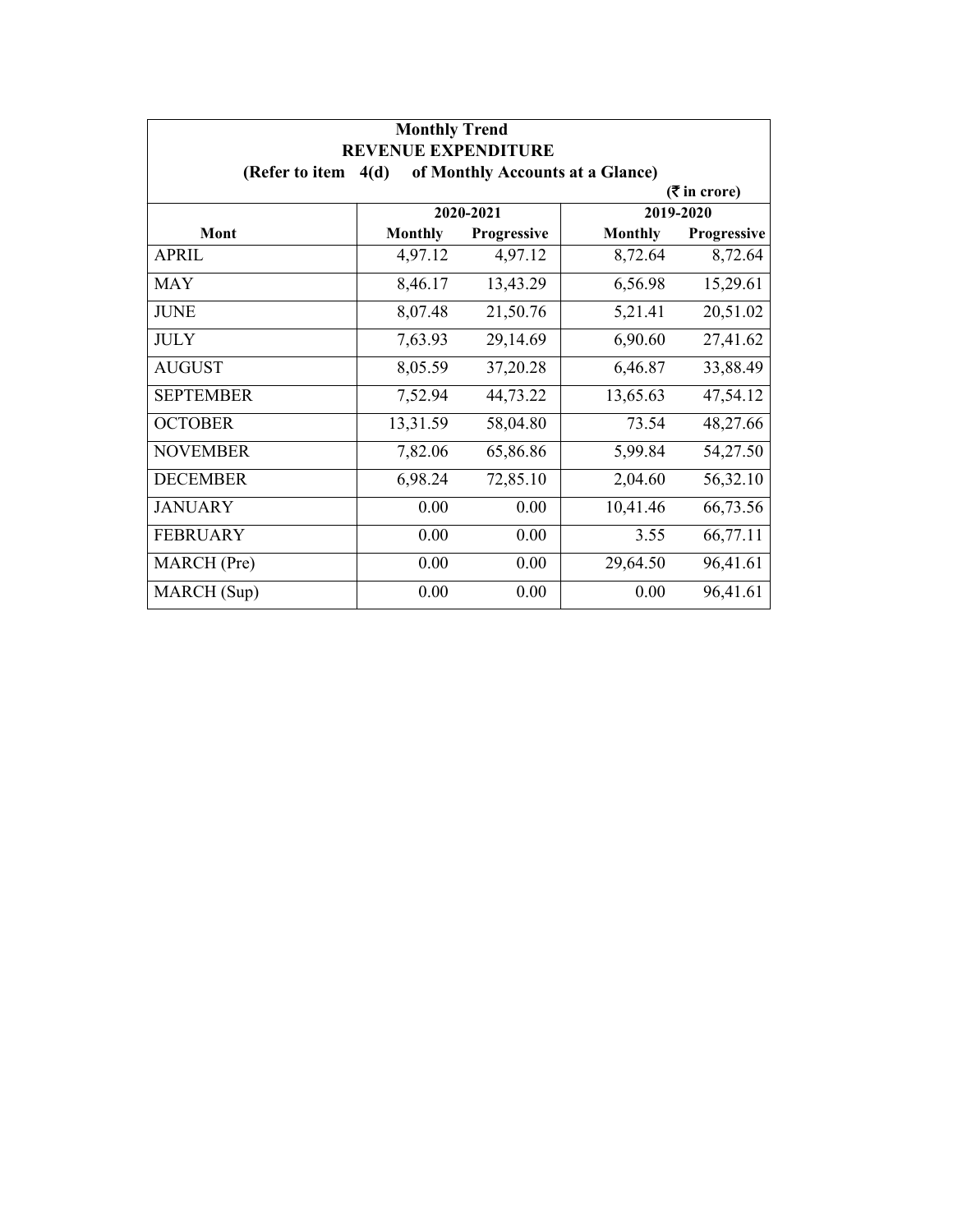| <b>Monthly Trend</b><br><b>REVENUE EXPENDITURE</b> |                |             |                                  |                |
|----------------------------------------------------|----------------|-------------|----------------------------------|----------------|
| (Refer to item                                     | 4(e)           |             | of Monthly Accounts at a Glance) |                |
|                                                    |                |             |                                  | $(5$ in crore) |
|                                                    |                | 2020-2021   |                                  | 2019-2020      |
| Mont                                               | <b>Monthly</b> | Progressive | <b>Monthly</b>                   | Progressive    |
| <b>APRIL</b>                                       | 0.00           | 0.00        | 0.00                             | 0.00           |
| <b>MAY</b>                                         | 0.00           | 0.00        | 0.00                             | 0.00           |
| <b>JUNE</b>                                        | 0.00           | 0.00        | 0.00                             | 0.00           |
| <b>JULY</b>                                        | 3,05.20        | 3,05.20     | 93.88                            | 93.88          |
| <b>AUGUST</b>                                      | 4,70.43        | 7,75.63     | 5,19.81                          | 6,13.69        |
| <b>SEPTEMBER</b>                                   | 25.12          | 8,00.76     | 0.00                             | 6,13.69        |
| <b>OCTOBER</b>                                     | 27.91          | 8,28.67     | 0.00                             | 6,13.69        |
| <b>NOVEMBER</b>                                    | 22.34          | 8,51.01     | 49.33                            | 6,63.01        |
| <b>DECEMBER</b>                                    | 47.34          | 8,98.35     | 68.27                            | 7,31.28        |
| <b>JANUARY</b>                                     | 0.00           | 0.00        | 0.00                             | 7,31.28        |
| <b>FEBRUARY</b>                                    | 0.00           | 0.00        | 10.27                            | 7,41.56        |
| MARCH (Pre)                                        | 0.00           | 0.00        | 2,54.59                          | 9,96.15        |
| MARCH (Sup)                                        | 0.00           | 0.00        | 0.00                             | 9,96.15        |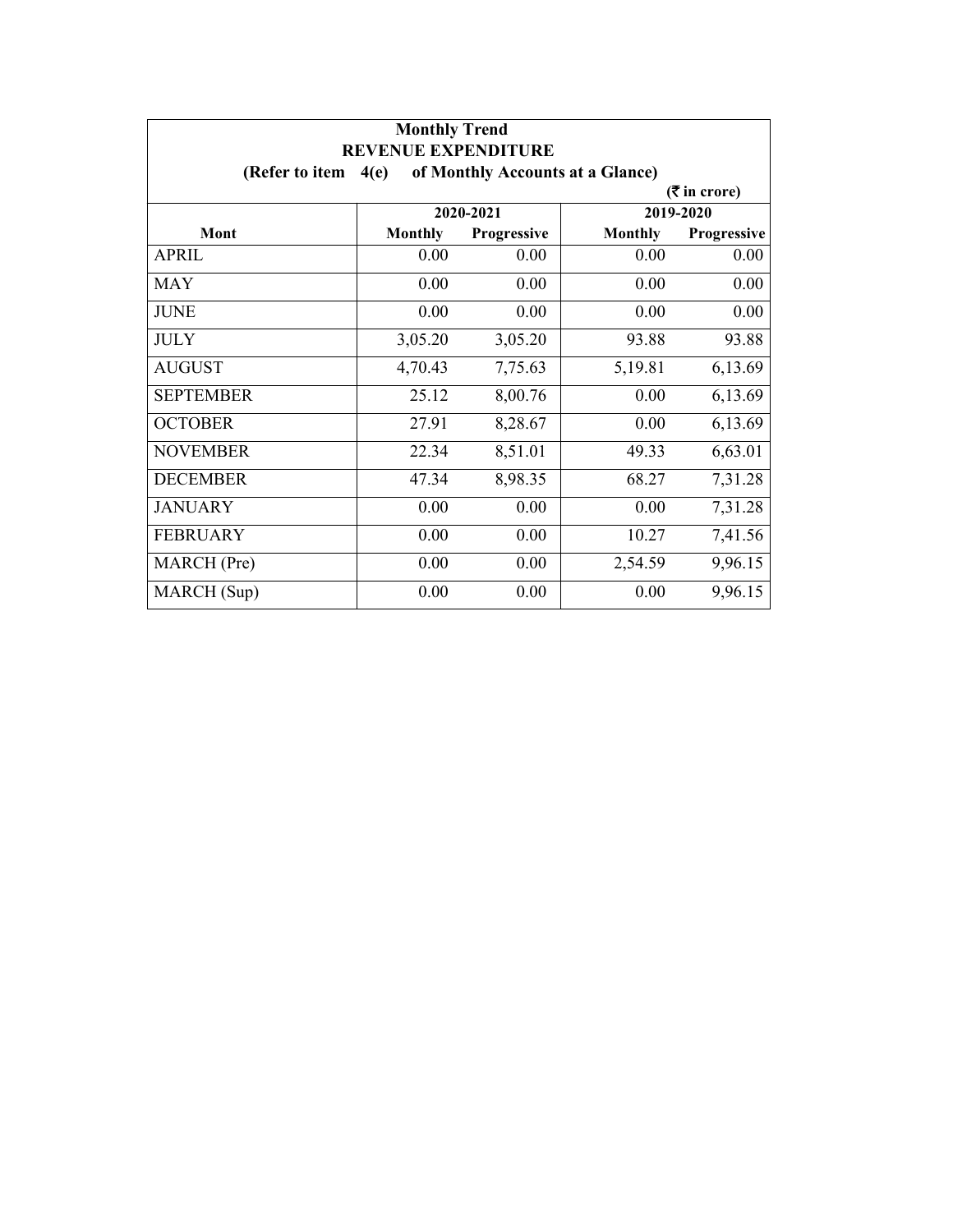| <b>Monthly Trend</b><br><b>CAPITAL EXPENDITURE</b><br>of Monthly Accounts at a Glance)<br>(Refer to item<br>5(a) |                |             |                |             |  |  |  |
|------------------------------------------------------------------------------------------------------------------|----------------|-------------|----------------|-------------|--|--|--|
|                                                                                                                  |                |             |                |             |  |  |  |
|                                                                                                                  | 2020-2021      |             |                | 2019-2020   |  |  |  |
| Mont                                                                                                             | <b>Monthly</b> | Progressive | <b>Monthly</b> | Progressive |  |  |  |
| <b>APRIL</b>                                                                                                     | 5.65           | 5.65        | 0.95           | 0.95        |  |  |  |
| <b>MAY</b>                                                                                                       | 4,10.43        | 4,16.07     | 2,42.05        | 2,43.01     |  |  |  |
| <b>JUNE</b>                                                                                                      | 1,85.84        | 6,01.91     | 9,31.47        | 11,74.47    |  |  |  |
| <b>JULY</b>                                                                                                      | 9,15.43        | 15,17.35    | 5,89.78        | 17,64.26    |  |  |  |
| <b>AUGUST</b>                                                                                                    | 1,79.75        | 16,97.09    | 3,24.65        | 20,88.91    |  |  |  |
| <b>SEPTEMBER</b>                                                                                                 | 4,91.32        | 21,88.41    | 10,89.55       | 31,78.45    |  |  |  |
| <b>OCTOBER</b>                                                                                                   | 7,18.98        | 29,07.40    | 8,25.35        | 40,03.80    |  |  |  |
| <b>NOVEMBER</b>                                                                                                  | 15,58.47       | 44,65.87    | 4,82.62        | 44,86.42    |  |  |  |
| <b>DECEMBER</b>                                                                                                  | 16,69.04       | 61,34.91    | 13,64.62       | 58,51.04    |  |  |  |
| <b>JANUARY</b>                                                                                                   | 0.00           | 0.00        | 16,76.38       | 75,27.42    |  |  |  |
| <b>FEBRUARY</b>                                                                                                  | 0.00           | 0.00        | 12,34.81       | 87,62.22    |  |  |  |
| MARCH (Pre)                                                                                                      | 0.00           | 0.00        | 43,94.37       | 1,31,56.60  |  |  |  |
| MARCH (Sup)                                                                                                      | 0.00           | 0.00        | 28.95          | 1,31,85.55  |  |  |  |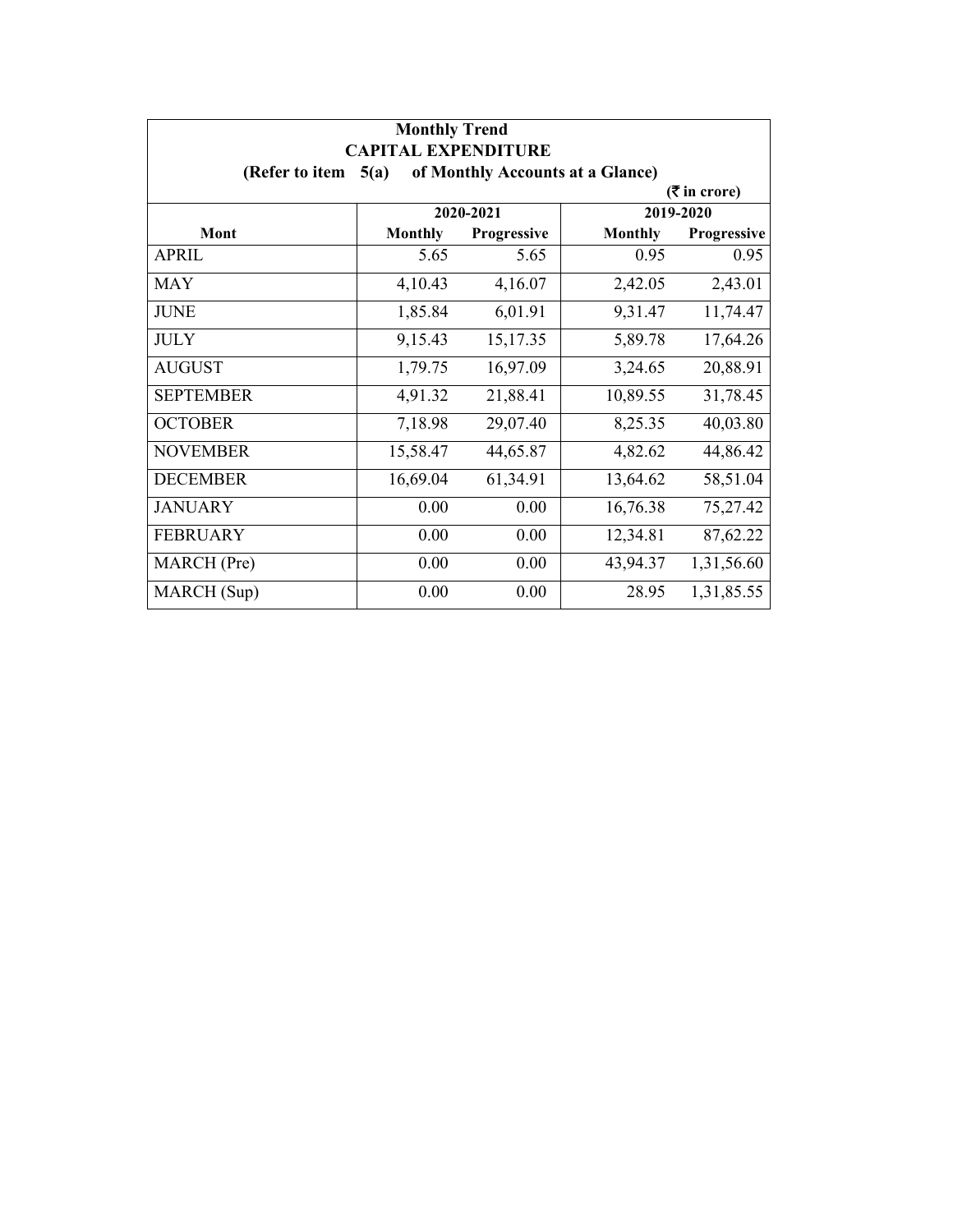| <b>Monthly Trend</b><br><b>CAPITAL EXPENDITURE</b>          |                |             |                |             |  |  |  |
|-------------------------------------------------------------|----------------|-------------|----------------|-------------|--|--|--|
| (Refer to item $5(b)$ )<br>of Monthly Accounts at a Glance) |                |             |                |             |  |  |  |
| $($ ₹ in crore)                                             |                |             |                |             |  |  |  |
|                                                             | 2020-2021      |             |                | 2019-2020   |  |  |  |
| Mont                                                        | <b>Monthly</b> | Progressive | <b>Monthly</b> | Progressive |  |  |  |
| <b>APRIL</b>                                                | 0.00           | 0.00        | 0.00           | 0.00        |  |  |  |
| <b>MAY</b>                                                  | 0.00           | 0.00        | 0.00           | 0.00        |  |  |  |
| <b>JUNE</b>                                                 | 0.00           | 0.00        | 0.00           | 0.01        |  |  |  |
| <b>JULY</b>                                                 | 0.00           | 0.00        | 0.00           | 0.01        |  |  |  |
| <b>AUGUST</b>                                               | 0.00           | 0.00        | 0.01           | 0.01        |  |  |  |
| <b>SEPTEMBER</b>                                            | 0.00           | 0.00        | 0.00           | 0.01        |  |  |  |
| <b>OCTOBER</b>                                              | 0.00           | 0.00        | 0.01           | 0.01        |  |  |  |
| <b>NOVEMBER</b>                                             | 0.00           | 0.00        | 0.01           | 0.01        |  |  |  |
| <b>DECEMBER</b>                                             | 0.00           | 0.00        | 0.01           | 0.01        |  |  |  |
| <b>JANUARY</b>                                              | 0.00           | 0.00        | 0.01           | 0.01        |  |  |  |
| <b>FEBRUARY</b>                                             | 0.00           | 0.00        | 0.01           | 0.01        |  |  |  |
| MARCH (Pre)                                                 | 0.00           | 0.00        | 0.06           | 0.01        |  |  |  |
| MARCH (Sup)                                                 | 0.00           | 0.00        | 0.00           | 0.01        |  |  |  |